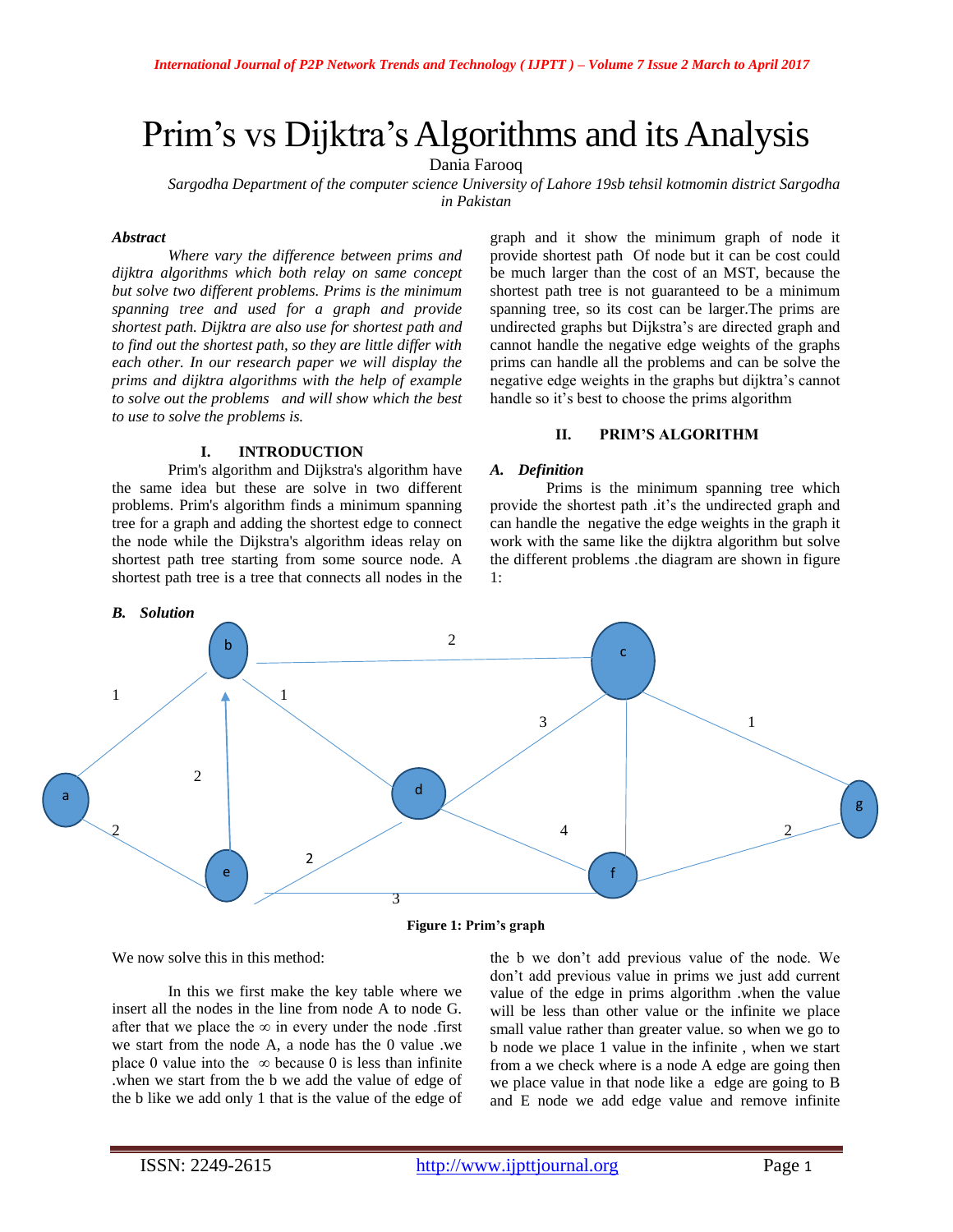.after that we cut a and move to next to check which node have less value and we select that node to proceed next .after A b have less value and we select b node and we check where is b node going and we than replace less value in every node where the infinite are exit .we do all process same for every node if the node have greater value we replace with less value .when we reached at node f the node f have greater value like 4 ,when node e goes to f it have 3 value we replace 4 by 3 and next we fined 2 that is less than 3 so we again replace 3 by 2 and that is final value .

All these process and its value are show in KEY table like this:

|  |  | <b>Key Table</b> |
|--|--|------------------|
|--|--|------------------|

| a                   | b  | c              | d  | e | f              | g  |
|---------------------|----|----------------|----|---|----------------|----|
| 00                  | o6 | 96             | 00 | ∞ | ąю             | 90 |
|                     | 1  | $\overline{c}$ |    | Ξ |                |    |
|                     |    |                |    | 1 | 2              |    |
|                     |    |                |    |   |                |    |
|                     |    |                |    |   | $\overline{c}$ |    |
|                     |    |                |    |   |                |    |
| Toble 1. Drim's low |    |                |    |   |                |    |

**Table 1: Prim's key**

We again made a table that show also KEY and PARENT ,parent are the node that node are change to node when we change the previous value like 2 are replace it by 1 in E node and in F node 4 replace to 3 and 3 replace to 2 in this that not only value replace also it parent change like if node E has A node after change its value its parent or node are also change and E node will have node B its node will change ,F node have first time D node after it have E but again its value change it have node C and its final parent are now C node this process are show in table First time we will assign every parent as a NILL node after when the node change its parent NILL will be removed

| <b>NODES</b>   | <b>KEY</b>               | <b>PARENT</b>                                                       |
|----------------|--------------------------|---------------------------------------------------------------------|
| $\mathbf{A}$   | $\phi$ 0                 | Ń                                                                   |
| B              | $\phi$<br>$\overline{1}$ | Ń<br>a                                                              |
| $\mathcal{C}$  | $\frac{1}{2}$            | $\overline{N}$ b                                                    |
| D              | $\& 1$                   | $\mathbf b$<br>Ņ                                                    |
| ${\bf E}$      | $\phi$ 2 1               | N/d b                                                               |
| $\overline{F}$ | $\&$ $\cancel{4}32$      | $\stackrel{\cdot}{N}$ $\stackrel{\cdot}{A}$ $\stackrel{\cdot}{e}$ c |
| G              |                          | $\sqrt{ }$<br>$\mathbf{c}$                                          |

**Table 2: Prim's Parent**

## *E. Shortest Graph*

We will finally make graph according to parent node this is the final graph of the PRIMS algorithm. In this all node are connected with each other and can reached one node to another nod



**Figure 2:Prim's graph**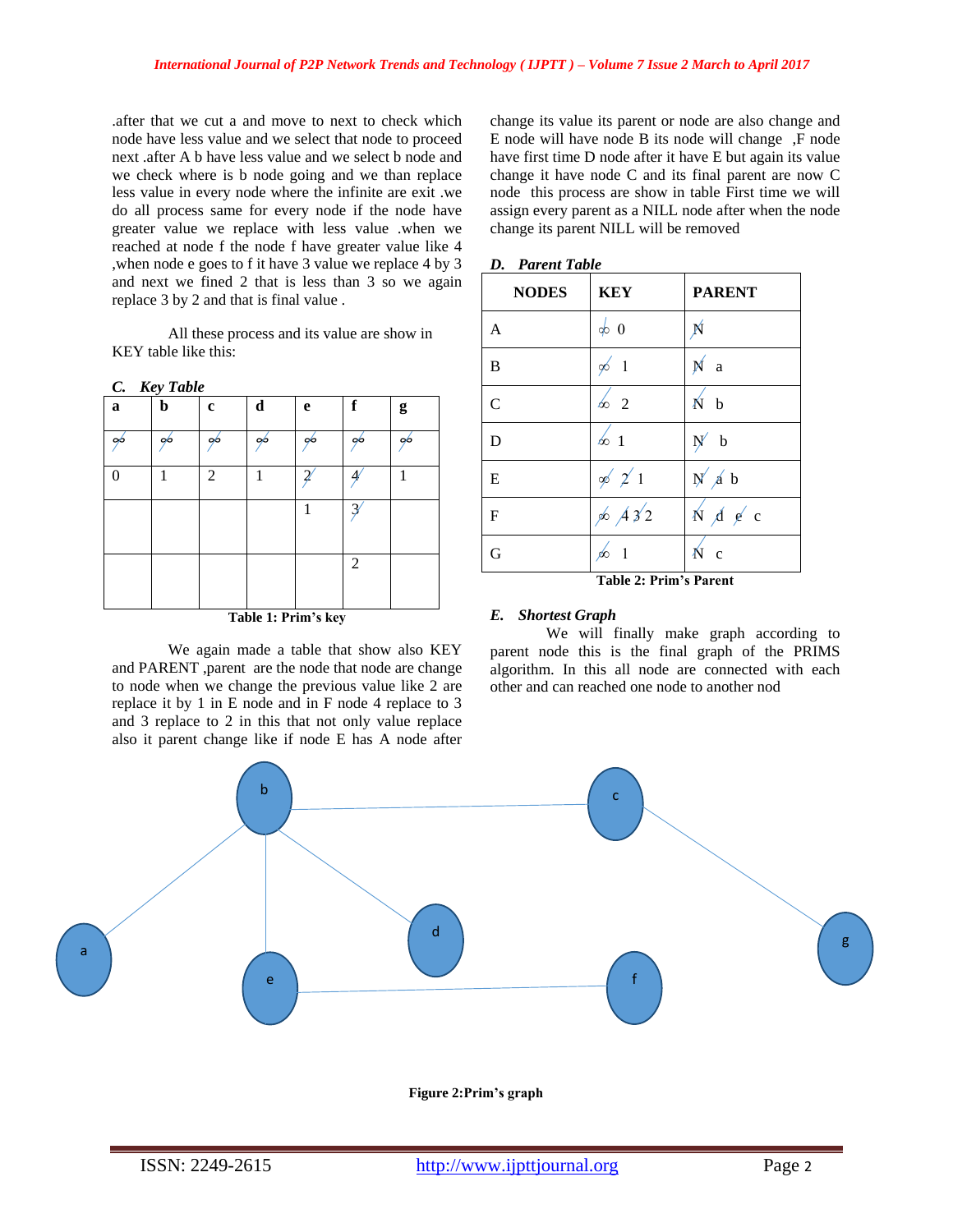# *F. Algorithm*  Prim  $(G, w, r)$  { for each (u in V) {  $Key[u] = \infty$  $Color[u] = white;$ }  $Key[r] = 0;$  $pred[r] = nil;$  $Q = new PriQueue(V);$ While  $(Q. 0 ()$ {  $u = Q$ .extractMin(); for each (v in adj[u]) { if ((color[v] == white)  $&$  $(w(u,v) < key[v])$  $key[v] = w(u, v);$ { } }  $color[u] = black;$ } }

# *G. Time Complexity of Prims Algorithm*  O(log n)

## *A. Definition*

#### **III. DIJKTRA'S ALGORITHM**  *B. Solution*

Dijktra algorithm is consider as the shortest path algorithm .it is directed algorithm and can't handle the negative edge weight of the graph.

# We will resolve dijktra's algorithm by using directed graph its idea same about the prims algorithm but it works different and use for directed graphs.

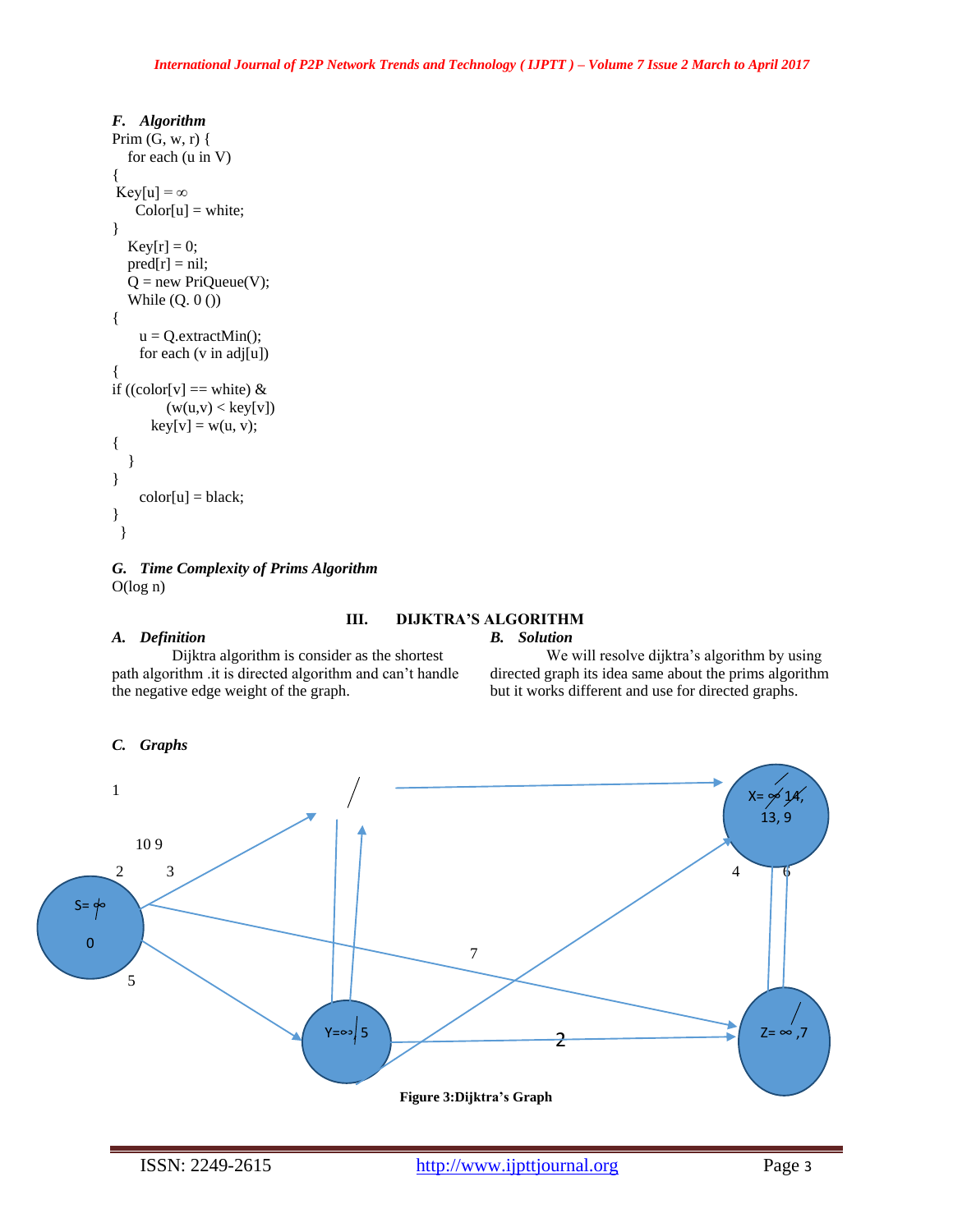## *D. Directed Graph for Dijktra's Algorithm*

Dijktra's is the directed graph which is used for the finding shortest path this is the same idea like prims algorithm but in this algorithm we add precious value of the edges of the node. First we start from the node S which have 0 value and its edges are going to node T and node Y its edges are directed .first time the value of the node is assign infinite after that we add the value of the edges and the previous value of the node we add the value 0 of the node S into node T edge like  $0 + 10 = 10$  and  $10 < \infty$  we add this value into the node T and remove infinite and add the value into the table now T node parents will b node S that will also insert into the parent table. In the same way we add 0 into the edge of y like  $0=+5=5$  and add the value into the KEY table and its parent will be add into the parent table its

parent will also node S. after that check these value we find the small value in between nodes and then we select less value of the node ,again we check where that node's edges going and then we add previous +current value and add that value into the Key table and its parent also add into the Parent table.in X node first we add 14 then 13 and then 9 because when we add "previous +current" value the next new value are less than previous value so we remove previous value and add new and less value into the table and due to change the value we also change the parent and update the parent table according to its node and parent .These are some steps to follow and solve the problem using dijktra's algorithm in the Figure 3in this way we find the shortest graphs and shortest path.

| Kev | <b>Table</b> |
|-----|--------------|
|     |              |

|          | - -        |   |  |
|----------|------------|---|--|
| $\alpha$ | $\tilde{}$ | ∼ |  |
|          |            |   |  |
|          |            |   |  |
|          |            |   |  |

**Table 3: Dijktra's Key**

*F. Parent Table* 

| $\sim$ $\sim$ $\sim$ $\sim$ $\sim$ $\sim$ $\sim$ $\sim$ |                     |                         |
|---------------------------------------------------------|---------------------|-------------------------|
| <b>NODES</b>                                            | <b>KEY</b>          | <b>PARENT</b>           |
| S                                                       | $\infty$ 0          |                         |
| T                                                       | 10/8<br>60          | v<br>Ν<br>S             |
| X                                                       | 13, 9/<br>14.<br>60 | $\mathbf{z}$<br>ΚI<br>௱ |
| Y                                                       | $\infty$            | N<br>S                  |
| Z                                                       | ÓΟ                  | $\bf v$                 |

#### **Table 4: Dijktra's Parent**

After this we will draw the shortest graph that show the shortest path and shown in figure 4

# *G. Final Graph*



**Figure 4: Dijktra's Graph**